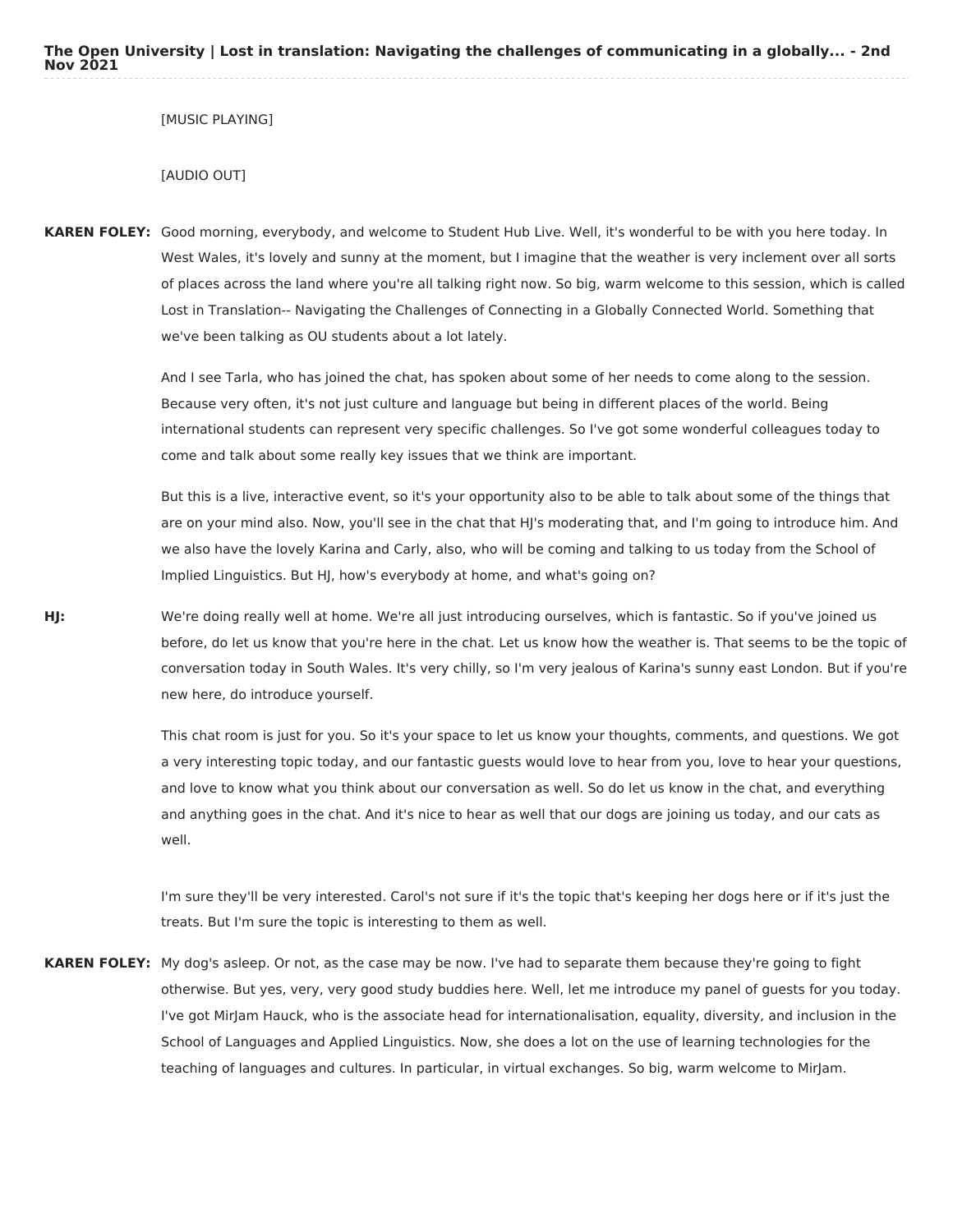We also have Stefanie Schneider, who is a lecturer in intercultural communications. And her main interests are in the role of intercultural communicative competence in professional settings. So this is something that we're going to talk a little bit about later. We also have Kerry Jones, who's a lecturer in end-of-life care. And her work and research is mainly on death, dying, and bereavement and end-of-life care across the course, but particularly with nurses' encounters and care of the dying.

And we have Michael Ngoasong, who's a senior lecturer in management. Michael does a lot in enterprising and development and is also the teaching director for the postgraduate business programmes at the OU. So big, warm welcome. Let's kick off then. MirJam, we all speak at least one language and we communicate with each other all of the time, so I guess my first question to open this up is, what's all the fuss about language and communication? Why are we putting such a spotlight on it right now?

**MIRJAM HAUCK:**Well, you just mentioned it. We all speak a language. Language is key to everything we do. And I think COVID and the pandemic have made this painfully clear. How to establish and how to communicate truthful and reliable information became key to managing public health in the four nations. Now, think for example of the government's confusing Stay Alert message and the endless stream of fake news since the beginning of the pandemic and the often very contradictory voices of authority we've heard.

> So that's why it's crucial to equip ourselves and our learners here at the OU and elsewhere with relevant communication skills. Beyond the pandemic, there are communication challenges that come with living, with interacting in a globally-connected world, as you've mentioned, Karen. So there is the dominance of English, for example, and the power imbalance this creates in global communication. We need to make sure that all voices in many different languages around the world get heard.

- **KAREN FOLEY:** To talk a little bit about whether you've experienced some confusion, in particular around communication from the government, or even health professionals during the pandemic. So let us know your thoughts on some of those. I guess because, MirJam, English is such a dominant language right now in particular and it's one of those things that we often rely on certain things have different connotations for others.
- **MIRJAM HAUCK:**It's true. I mean, it is a dominant language and we all need, in certain contexts, a lingua franca, a joint language that we can use, also it might be an additional language for us. But it's actually not just the fact that English is dominant that is a challenge. It's also the fact that, with different languages, there come different cultural contexts. And even English comes with different cultural contexts.

So there are issues of access and inclusion. There are also issues that come with whether communication is online, whether it's across time zones, whether it's across geographical distance, or whether it is in the same room with those we are talking to. But even when we are in the same room, and even when we are speaking the same language-- English, for the sake of the argument-- there are still challenges, and those are related to nonverbal communication.

And if we are online and in the same virtual room, this can also be a challenge because this nonverbal input often gets lost in translation.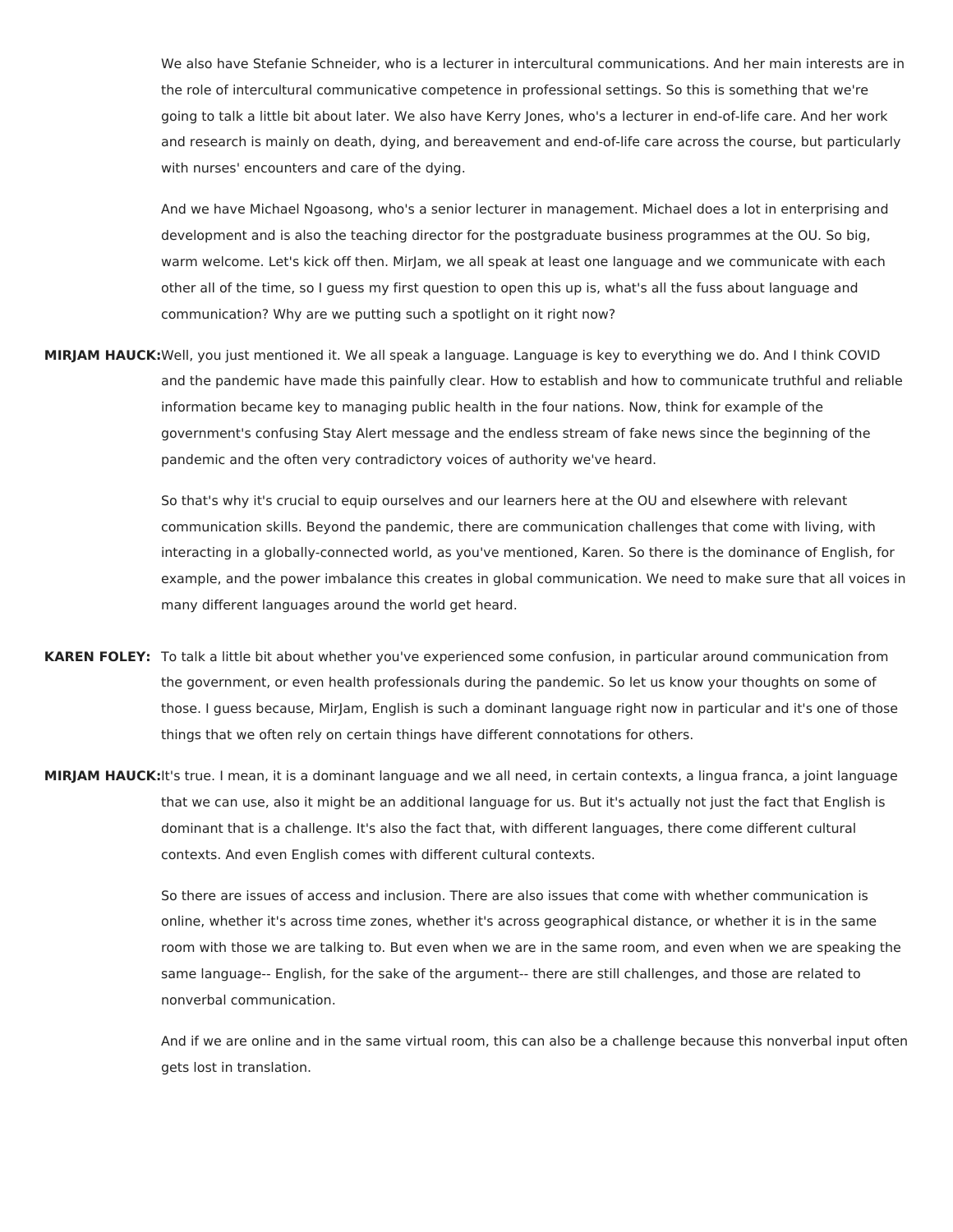**KAREN FOLEY:** Yeah, absolutely. I don't know about you, MirJam, but I found in the pandemic that the use of masks and things has made me communicate in quite different ways. Sometimes I find it really hard to hear people, and I guess I didn't realise the amount that I lip read, for instance. I've been working on gestures a lot more because I haven't been able to show quite as much of my face as I had.

> And as you say, it's not just language, it's ways in which we communicate. Those nonverbal aspects can be just as important. So it can present different challenges. And sometimes I wonder what the impact of some of those challenges are, in terms of how much we can really connect with another person.

- **MIRJAM HAUCK:**It's huge. I mean, it's not a secret I have an accent, but usually people do tend to understand me because they can see me, they can see my face. And I've realised in the pandemic that I was asked much more often to repeat what I had said. And I can only imagine how hard that would be, let's say, if I was a nurse or if I was a carer and the patients or the people I'm looking at cannot see my face. I mean, we make up his hands and gestures, you're right. But even that might often not be enough.
- **KAREN FOLEY:** Absolutely. And sometimes those gestures can mean different things in different settings. So even though language can sometimes have, to some extent, a universal aspect, gestures can have very different meanings elsewhere. People are talking about some of the languages that they speak in the chat. Some are very bilingual. Daria is speaking English and Russian, also Greek and some Japanese and German.

Donia speaks Romanian, English, German, and can keep a conversation up in French. And David is learning Mandarin. So lots of people learning different languages, but for very different reasons. And interestingly, I know when I talk to some people who do speak many different languages, they sometimes say, well, I like to speak in this, but I think in this one or I dream in this one, and sometimes we use those different languages, even if we are multilingual, for different purposes.

- **MIRJAM HAUCK:**Yeah, that's true. That's still true for me, for example. And I'm sure the students can relate to that. Numbers are a classic. I mean, it's a simple example. But we tend to carry on using numbers and using figures in our first language. Why that is the case, I don't know.
- **KAREN FOLEY:** No, I know. It's interesting. I've got colleagues who do this. And in fact, I'm learning to count in their language also now, as we work through things. So let's take this idea of nonverbal communication a bit further. And I wonder, Kerry, if I might talk to you about some of these things, because what we've been talking about-- the pandemic and the health care settings, in terms of masks, et cetera-- but I wonder what your thoughts are on some of these aspects of nonverbal communication, and in particular, how this might relate to people's ability to deal with each other often, I guess, in slightly more challenging and different circumstances.
- **KERRY JONES:** Yeah, sure. I mean, obviously we've already talked about the pandemic, and that's brought up so many issues, because we've had personal protective equipment that we've had to use, so the way that we communicate with people has had to differ. So sometimes you can go in with a warm smile. We've talked about that. That we're having to express in different ways, so we turned to gestures.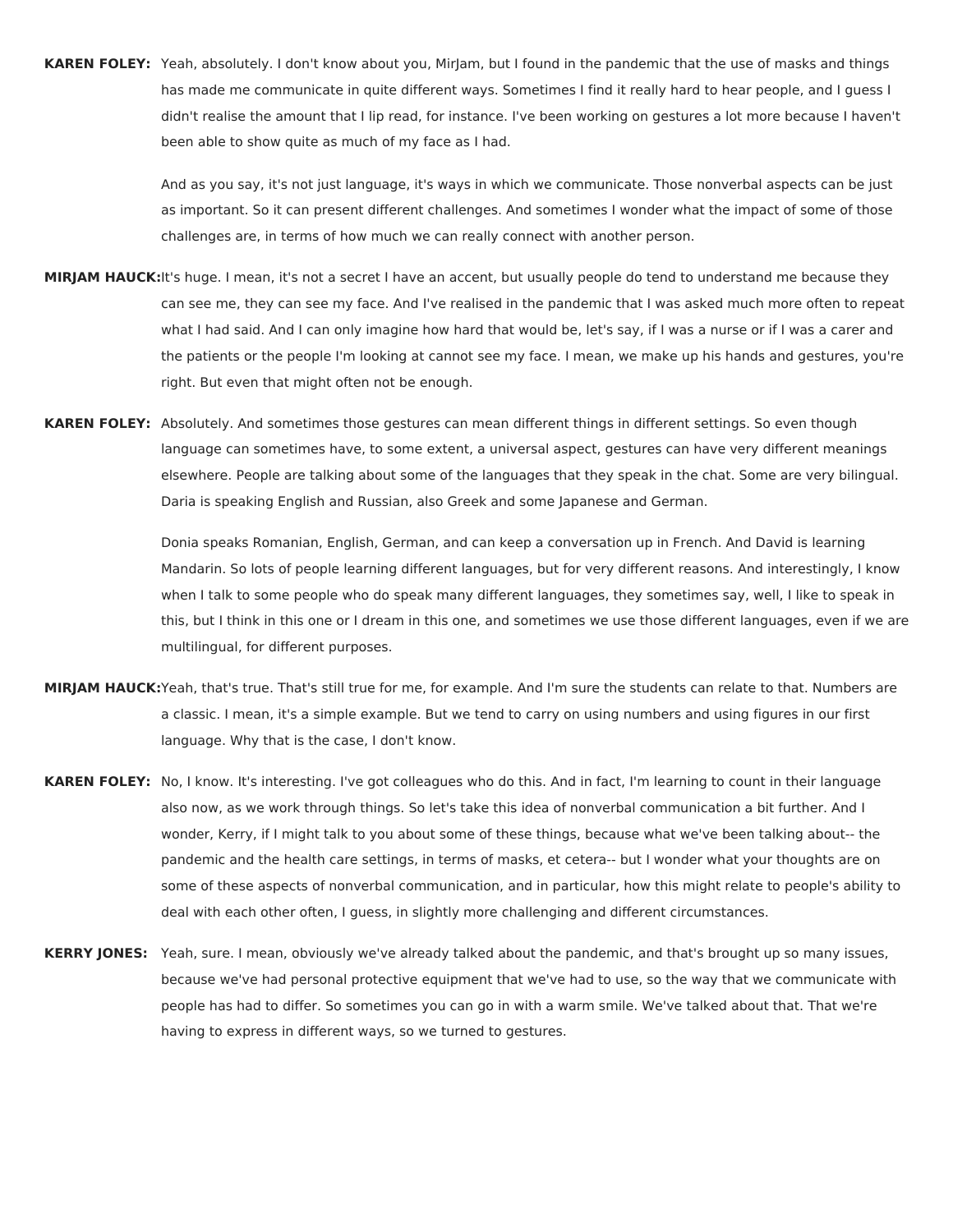And communication is more than just about talking. It's about movement. It's about that nonverbal communication. So you might check in with somebody if they want a drink, for example, so you give a sign for a cuppa. You might want to check in how they were doing that day-- you might not be familiar with somebody, but you're looking for other clues-- pictures on the fridge, or if you're working in a care setting, pictures within the room. You say, oh, is that you in the picture, and you open up a conversation that way.

But we're sort of thinking about different environments as well. So we could be caring for somebody experiencing dementia. It could be frailty. It could be learning disabilities. And the way that we communicate is not a one-sizefits-all. It's still that individual's history perhaps, their likes and dislikes. What's interesting about that picture that we've just shown there, which really spoke volumes, in terms of the pandemic and working in those kind of care environments, you can see somebody's got a mask on there. They're showing a phone as a way in which that particular person can communicate with their family.

But they're also showing other things that it could be-- a picture that might relate to that particular person. There's other ways in which we can communicate, in which we can care for those people in our roles of whether we're informal carers.

- **KAREN FOLEY:** And a lot of it is very relational, isn't it, Kerry? I mean, sometimes people might find something funny, for example, for different reasons, and we can't always go in with our assumptions about what we hold in terms of values for specific things. One of the important aspects in health and social care is about understanding the meaning for that individual person-- that subjective and phenomenological way that they view the world.
- **KERRY JONES:** Yeah, absolutely. I mean, the lovely thing about when you work in those particular environments and you're going around doing your various duties and your roles-- and you kind of pick up on these things as you're going around-- and you could see somebody having a chuckle in the corner, and it might not be because the television's on. It could be that there's a thought or a memory. And if we think particularly about dementia, it's not that we're thinking about short-term memory that people recall upon, it could be something that's gone way back.

It could be something that they remember about something that Dad did or something in their childhood. And you can just say, what's so funny, you know? And you can open up that conversation and really get an insight into somebody's lived experience, into those really precious memories. So it opens up so much. And you're right. It's very subjective, it's very personal. But it's a way in. It's a dialogue. It's communication.

- **KAREN FOLEY:** Mm-hmm. And some of those aspects in communication, as we've been saying, some can be verbal and some can be nonverbal. I know in the case of dementia, for example, many people can do certain things, like perhaps dancing or play music, and remember certain things in a way that they may not be able to remember other aspects. And so we're able to shift some of the communication from, perhaps, the verbal to the nonverbal, depending on our situations.
- **KERRY JONES:** Absolutely. And I think it's really important when we think in terms of communication that when we check in with people, it's not always about, oh, how are you doing today, Paul, or Sam, or whomever. It's about looking at those signs of it could be distress or slight confusion. If somebody is not sure about when a certain meal time is, for example, or they think that somebody is coming to visit them today and actually this isn't the day.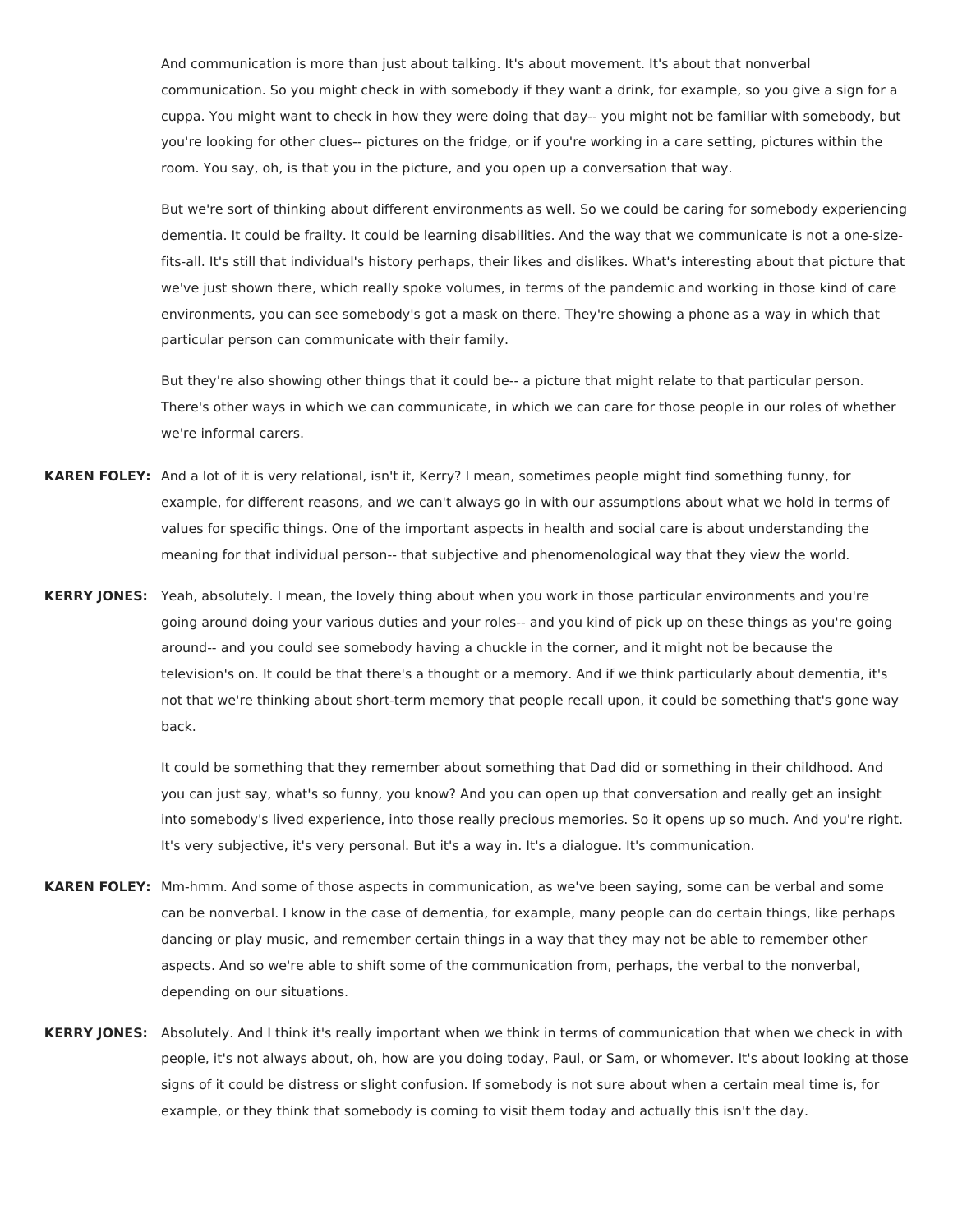So it's kind of picking up on those clues and providing that reassurance. And you know, we're kind of used to smiling and things like that and we've been wearing masks. It could be that, actually, it's a slight movement, it's just a reassuring hand on the shoulder, if that is appropriate. As obviously, culturally, we have to think differently and careful around things and think about what's appropriate. And one of the reasons I like this particular picture is, it shows a multicultural take on this, if you like.

Is that we-- in terms of the care environment, those sorts of roles are occupied by lots of different people coming from different cultures. We'll have things that they know that are appropriate. And it's about communicating in a way and having the confidence to pick up on ways to communicate with people, whether they experience dementia, whether they experience learning disabilities. Because each of those people that we care for are very individual.

So again, it's not this one-size-fits-all, that we go in with a particular model or a frame in mind. It's really picking up on those subtle nuances. So I think that's important to bear in mind. And within that role, if somebody is coming in, whether it's a nurse or social care practitioner-- as we mentioned before, English might not be their first language. They might think in a different language. [INAUDIBLE] numbers has been mentioned.

And again, it is how that has translated to those people that are cared for. And also, bearing in mind, the people we care for will have different language abilities, be bilingual, trilingual, et cetera. So there's the whole gamut we need to think about here. But there are ways through, in terms of communication. And we've talked about gestures. We've talked about--

It's interesting when you mentioned about the COVID. When I wear a mask, I'm really conscious of the fact that I smile even wider now, because I want somebody to see my eyes, the creases or anything, so they know that I'm smiling-- even though I've got plenty of wrinkles anyway. But you get what I'm saying.

**KAREN FOLEY:** Absolutely. Now, there's something about meaning and about, I guess, humouring and valuing the way in which we muddy through some of these connections. HJ, I see Terry saying it's weird that when you meet someone for the first time, the language can stick, even if you can both use other things. And people talking in the chat about different words they use which can be quite funny.

> And I have colleagues who do some of these things also, and I think it's really wonderful when we have different words for things and they mean something else. What are you guys talking about? Oh, I don't know if you-- are you on mute? HJ--

**HJ:** Apologies. I need to be--

- **KAREN FOLEY:** You've muted yourself again. Do you know, you keep doing this, and it's no good. I did it earlier, actually. But yeah. Anyway, you'll have to start all over again.
- **HJ:** Oh, I do apologise. But yeah, we're having a great conversation about the oddities of language and sometimes how there can be words in some languages for some things that we don't have words for in other languages. So Vanessa was saying saudade-- I don't know if I said that right at all-- is a very specific word in Portuguese which doesn't exist in any other language. And Miriam's talking about how there's oddities in English languages with common phrases that we talk about.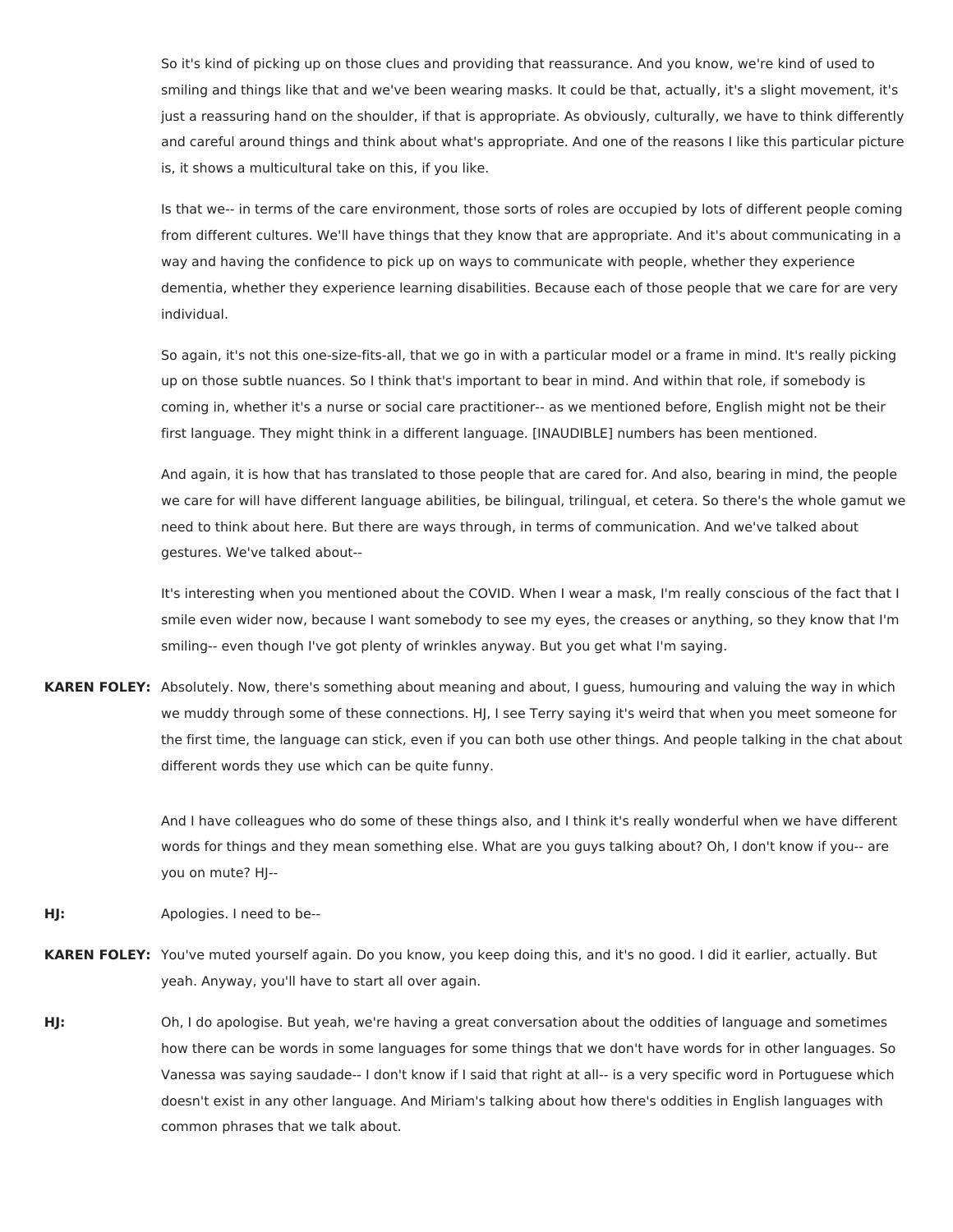So, for example, when we say near miss, it could mean near hit. Or if a fire alarm goes off or an alarm goes off, surely it's an alarm that's gone on. And Karina, who's helping us in the chat, was saying, let us know that at least 70% of communication is nonverbal, which is really interesting given a lot that we're doing things on Teams and digitally these days because of the pandemic and we're having to think about how that's affected our communication as well, only having these digital means and not being seen or these nonverbal cues as well. So we're having a great conversation about all of this in the chat.

**KAREN FOLEY:** Oh, good. Oh, that sounds really, really fruitful. Excellent. I think it's one of those things that we think about some of the stuff that we say. But Stefanie, I wonder if I might come to you now and talk a little bit about maybe stuff we don't say. Because one of your arguments is that language is pervasive, it's something that we do. And you make a really interesting point about how sometimes we say things, but sometimes silence can also speak. And this is something I often find in some of those Teams meetings. You do wonder what is meant by the unsaid. Can you tell us a bit more?

**STEFANIE SCHNEIDER:** I think with nonverbal communication, the first thing that always comes to mind is gestures. So if you think about nonverbal communication and culture, we think about all those gestures that can mean something very rude in one culture and something very positive in another and the jokes, or maybe problems, that arise from that. But nonverbal communication is so much more than that. So we just touched on that, for instance, with artefacts that we see.

> So it could be clothes that we wear to communicate something, hairstyles. It could be the way we design where we live. And all of these things communicate something. And facial expressions, obviously, now that we all have to wear masks, or we don't have to wear masks and we choose to, that people smile more or smile differently and realise, for the first time maybe, how much they actually communicate without talking.

> And nonverbal communication also includes, for instance, the posture that we have or the distance that we keep to others. Distance is also something that we now talk about more, in terms of social distancing. But beforehand as well, the closer we stand to someone, that usually means that we have a closer relationship to them. So this communicates something.

> Or the way we lean forward can communicate that we want to say something. And there are so many more things, and we often don't realise it. And I think if we want to communicate effectively, we have to be more aware of these things and how other people might see us. And silence is a really nice example, because we often brush over it and think it just means that somebody doesn't have something to say.

> But if you for instance, think about-- we just spoke about words having different meanings in different languages or cannot be translated-- just think about idioms. Idioms tell you a lot about a culture and about what is valued in a culture. And I'm pretty sure that in every language that was mentioned in the chat, there will be an idiom about the value of silence. And silence means something very different across cultures.

> In some cultures, it can simply mean that you may be shy. In others, it's valued because it shows that you're very modest or that you're being thoughtful. So it's very fascinating to understand what's not being said and why it's not being said.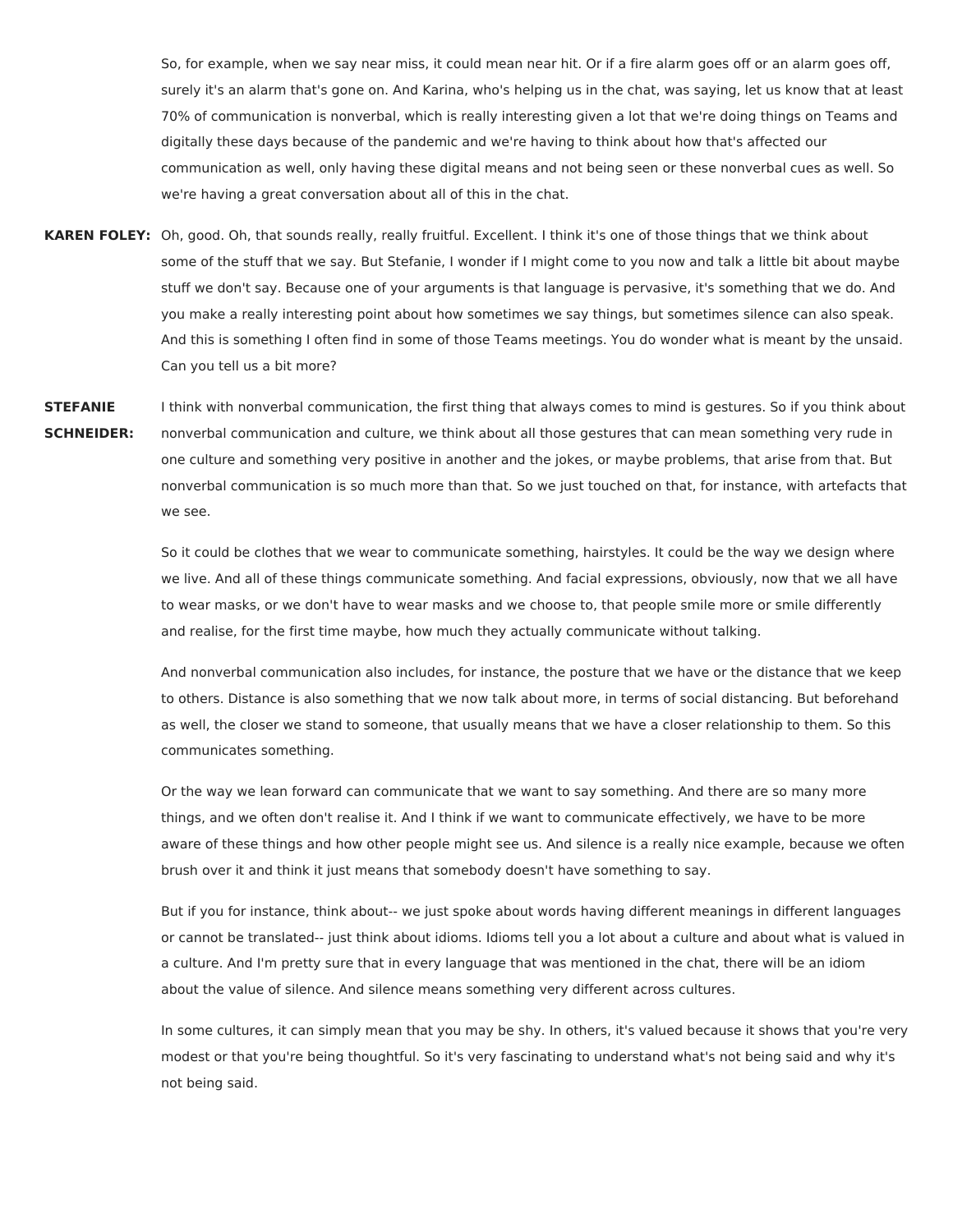**KAREN FOLEY:** Absolutely. There are so many differences, and I'm just thinking-- tonight, I'm doing a tutorial where we're looking at autistic spectrum disorders and theory of mind. And we're thinking about some individual differences that also can come into play, in terms of how we interpret things. There are these cultural aspects but also different ways of being, and judging, and negotiating a very changing landscape, both in terms of cultures and also individual people, and our relationships with the wider world, and our relationships with various others also.

> So very interesting points there. HJ, there are lots of other topics coming through in the chat. Might we just go to you very briefly and see some of the other things that people are bringing to the forefront?

**HJ:** Yeah, of course. So one thing we're talking about is experiences that we've had of people speak in different languages and how sometimes it can be hard to think of words, and sometimes how they can be embarrassed about getting it wrong. But we all know it's part of the learning process. And Daria's also talking about how for deaf people or people who use sign language, how the pandemic has been a massive challenge for them being able to communicate, with having to wear masks and not being able to lip read.

> Tessie's also talking about idioms and sarcasm. Which if English isn't your first language, it can be really hard to understand these things and kind of take them literally as well, which can lead to some miscommunication. And we're talking about dialects, as well, being a bit of a barrier, because, depending where you're from, you could have different dialects.

> And even in the UK, English seems like this universal language, but between all the different areas of the UK, there's loads of different dialects and different words for things and different ways we talk about things as well. So we're having an absolutely fantastic discussion in the chat.

**KAREN FOLEY:** I love Miriam's point about her mum making the mistake, telling her partner she had concussion but forgot the word and said it was a cucumber on my here, which I think is hilarious. And it's funny, actually, because we're able to talk. Other people are only able to chat here today, so we're having to pronounce things. And I always remember, one of my library colleagues said, never take the mickey out of anyone who says something incorrectly, because they've learnt it through reading, which is very admirable. So that's my excuse, always, also.

> The other thing that you're talking about in the chat today is business and relationships that happen in those business senses. Ronald makes the point that every time he's spoken with business people who've learnt English as a second language, they speak it much better than he does, which is awesome. And Sally makes a point about people getting annoyed with business speak, but sometimes it's a different form of English.

> I mean, very often, especially at the Open University, there are all these acronyms we use all the time, which can be useful if we don't want to say tutor marked assignment all the time. So we can use things to shorten these things, and these shared languages can also create connections and shared understanding. But Michael, I wonder if we might come to you and look at things from this business perspective.

I remember a time when I used to spend ages agonising over some of my gestures in business, in particular things like handshakes and being mindful about the extent to which you might kiss somebody or not or shake hands, how far apart you were from them. All of these things really signified different areas of importance and different cultural connections in business. I wonder if you might fill us in a bit more.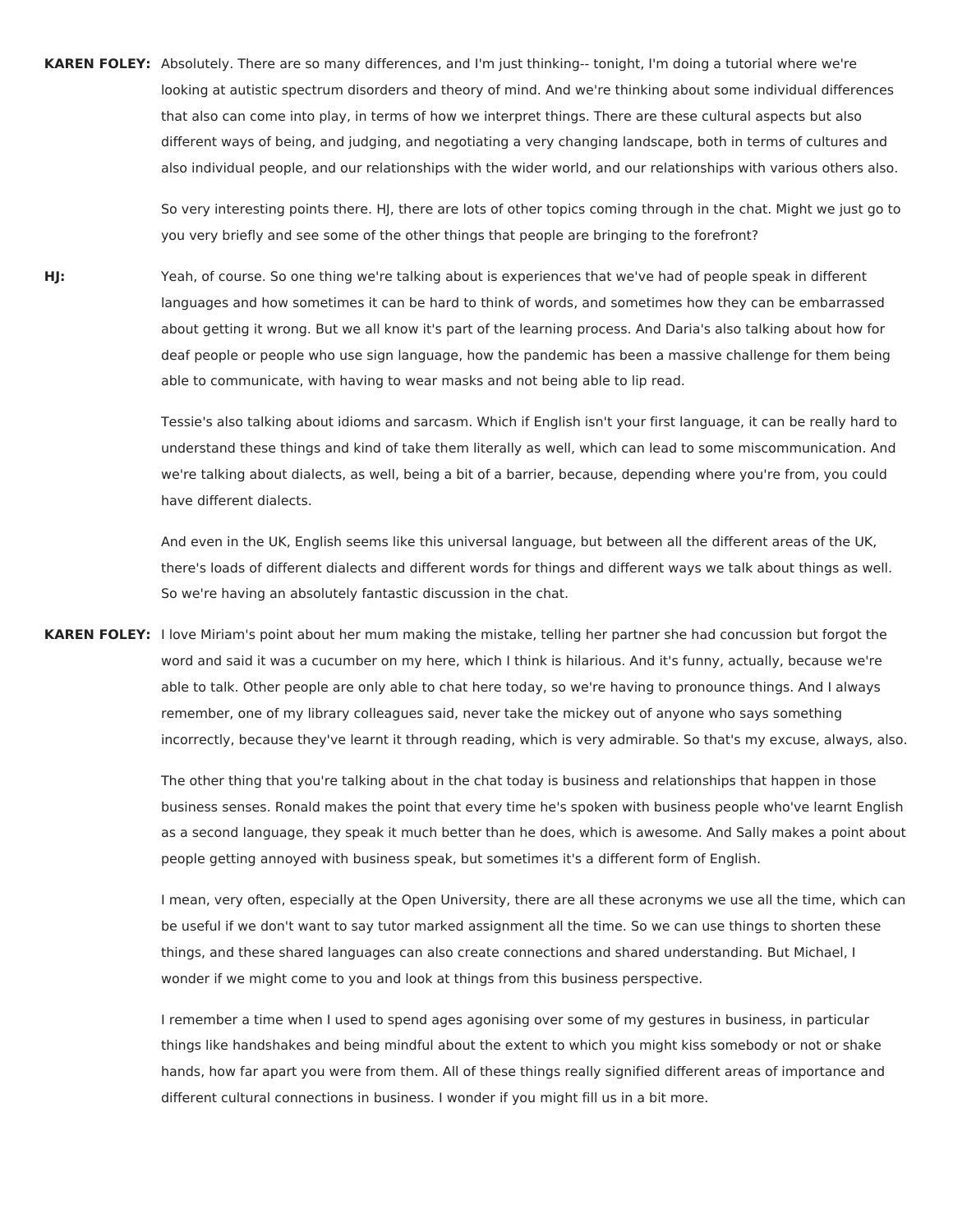**MICHAEL NGOASONG:** Yes. I mean, it's an interesting discussion so far. In the business and management area, how a business defines itself-- people can see it in the way that people within that business communicate. So, for example, we see businesses that are profit-oriented and not-for-profit. And you often hear how people say that the way a particular business or people in that business communicate, they sound too profit-oriented, they are thinking too much about profit and not people.

So people-oriented, customer-oriented, employee-oriented, and all of that plays out in the way they communicate inside and outside the organisation. If you take-- just because you were talking about the pandemic earlier-- handshakes-- the pandemic also meant that people were unable to have proper handshakes. And in a business context, when we send people out for sales to meet clients in a face-to-face context, they want to have handshakes.

And you've heard stories of how the more firm your handshake are, the more they take you seriously. And sometimes we train students we are sending out for internships about what professional handshakes mean. And all of this also means that you need to think about the person you are going to meet. So if you are talking about customer-oriented, employee-oriented how is that customer or that employee going to interpret whatever gestures you are using to communicate.

And just to give some examples of gestures-- I've talked about handshakes-- people talk about a steeple hold as a sign of confidence. You talk about the more [INAUDIBLE] in a conversational manner. But what if the person you are talking with does not interpret it in that way? So that can be embarrassing as well. Then it's always important to think about who you are talking to, what sort of message you are trying to put out.

But ultimately, communication is about making sure that the information that you are trying to put out, whether it's verbal, nonverbal, or written, is as clear as possible and taking into account how that information is going to be received by the end user.

**KAREN FOLEY:** So there are certain things, like were saying, that we can train and certain gestures. I mean, I remember often open hands was a good symbol, not squeezing harder than a person in a higher position of power, for example, if you were a woman. So there are various things that can come into not just power dynamics but, also, social hierarchies and constraints also.

> One of the things people are talking about is confidence in the chat-- and Miriam makes this point about being so mindful, I guess, of what the other person was thinking about her instead of focusing on herself-- and this whole notion of developing confidence. There are various things, I think, within business settings that we use nonverbal communication to perhaps display confidence, maybe, when it's not there.

So some of these signals that you were talking about. I also remember leaning back, et cetera. There were various things that we can use to try and implement those nonverbal cues, in terms of power.

**MICHAEL NGOASONG:** Yes, absolutely. And you see a lot of organisations running training on that. So if it's a presentation you are giving standing up, how to hold your chest up and firm, how to demonstrate that what you are presenting, people should be careful with the fine details. So you talk about bringing this up, saying that we all have to come together.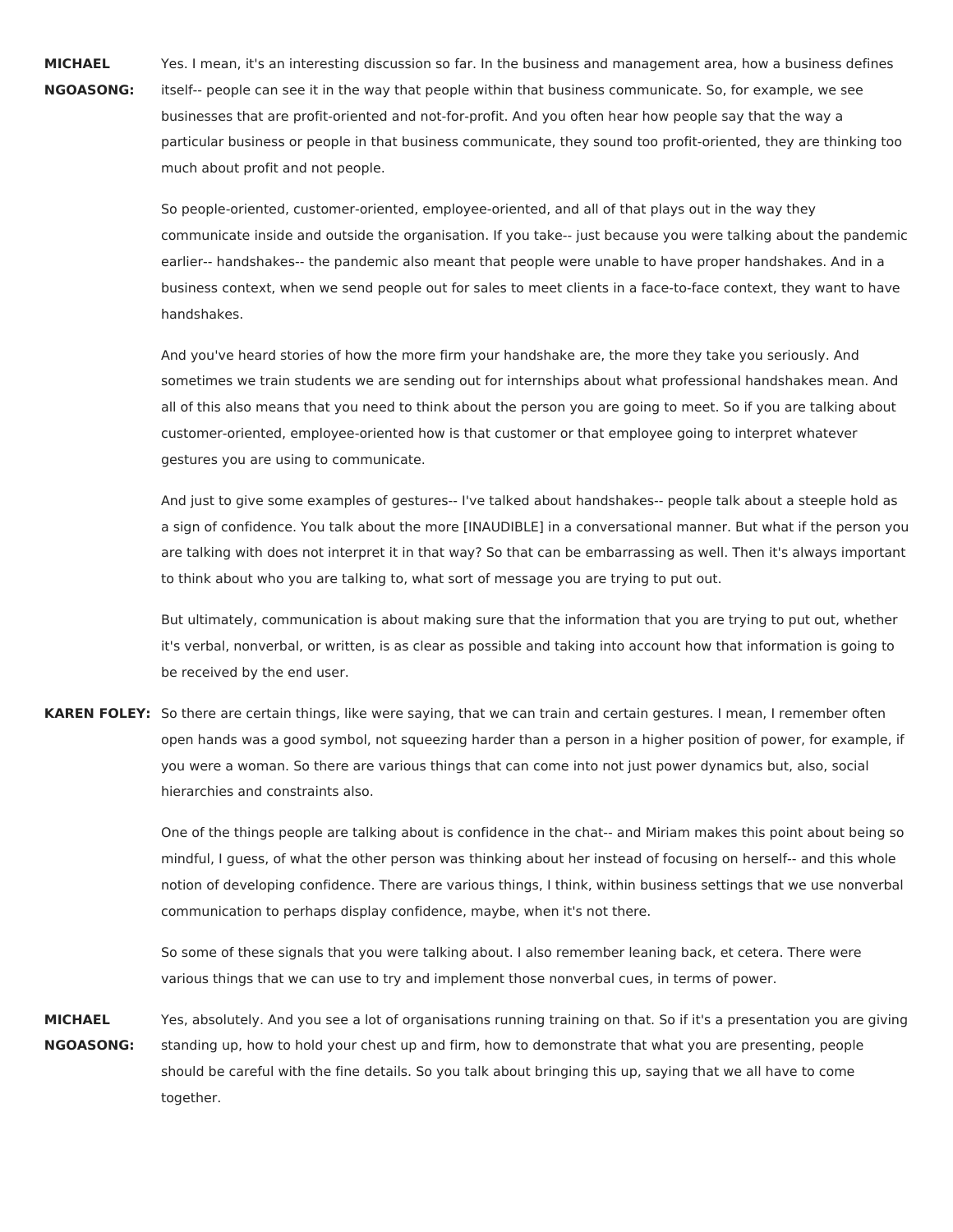Another one, even, is the voice-- the voice projection. In the past, some people used to think that you need to be talking very slowly and sluggishly, and then they say people can fall asleep. And then they said, why not just be able to talk to us, explain what you are saying. So people can train for these.

There are some people who are born to be communicators, and then you can become overexcited in a way that people start to misjudge you. So being trained to do it, and then on being aware of how you are going to be received by the end user also becomes very important as a result of that.

- **KAREN FOLEY:** Mm-hmm, excellent. HJ, Miriam's made a really interesting point about differences and how she feels really included from some of the ways she's been valued as somebody who doesn't have English as a first language. Can you tell us more?
- **HJ:** Yeah. So Miriam was saying that she's done a summer internship for one of the Big 4. And she said it was the first time "I didn't feel different in an organisation," and attention wasn't drawn to the fact that she was different or wasn't a native English speaker, not local, but the focus was on her work and what she brought on the table. And she said that made her feel really valued and included.

And the great thing for Miriam, after all of that, is that she's accepted an offer to start work for them after she graduates. So what a fantastic achievement. And it's great to hear that she'll be going into a work environment where she knows it's her work that's valued rather than the fact that she's not local or from somewhere different.

**KAREN FOLEY:** That's really, really wonderful. And as Ronald says, it's really important to recognise we're all the same on this world, and he's always made a pointed effort to connect with people from different cultures. There's a point here Suzanne makes about understanding a culture is the best way to know its language. And we've spoken now a lot about some of the nonverbal aspects of communication, and I wonder if we might turn to the verbal, so the things that are and aren't said and in particular, how language as a communication vessel can be really important in those

> Stefanie, I wonder if we might come to you and think about some of those things, and also what aspects of language may be relevant for people, particularly in professional and intercultural contexts, so where we're dealing with people from one place to another. Somebody said here-- oh, Tessie it was-- said she's working with American customers and they always call her ma'am, which I think is really wonderful. She said it makes her feel like she's Caroline Ingalls.

But what are some of the things that we should be mindful then, in terms of these verbal things, in particular in transcultural settings?

**STEFANIE SCHNEIDER:** Well, there are many. But just to start, when we think about culture, probably, at first, it's important to consider or to keep in mind that culture is not the same as nationality. So when we talk about intercultural communication, we don't just keep in mind that there's people coming from different national backgrounds, speaking different first languages.

> Cultures is so much more. And I thought in the chat, everybody seems to be very aware of this, because there were some amazing examples. For instance, the inclusion of the deaf community. So intercultural communication can be about communicating with different physical abilities. It can be communicating being from different regions, being from different generations. There are so many aspects to it.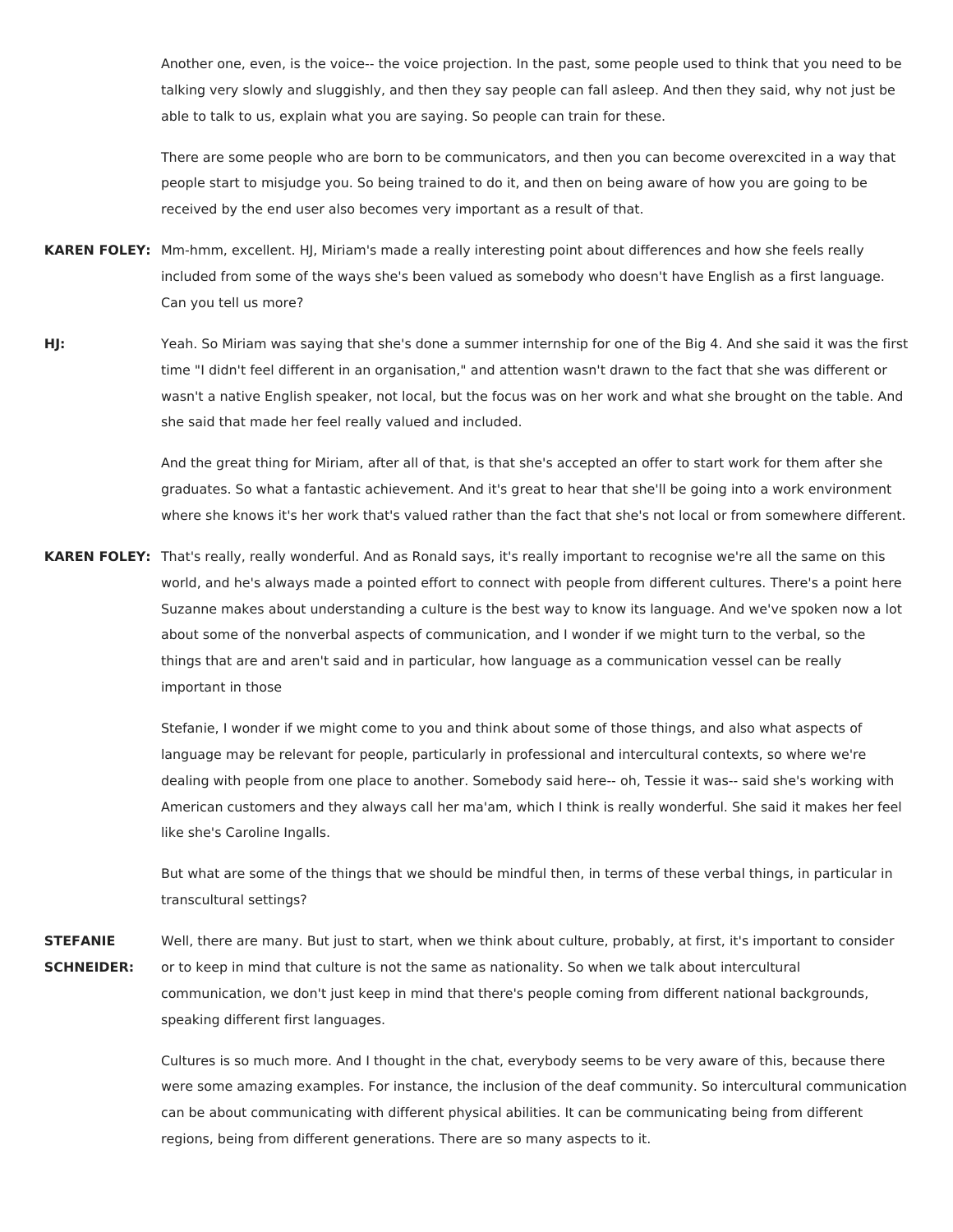And when we put this all into a professional context-- and obviously, we have the corporate culture as well. So every workplace has their own dynamic, their own language as we said earlier. And we cannot really learn these type of behaviours by studying them in advance. It's something we observe, and then we adapt to it. And I think if we talk about language and verbal communication, we should consider that language is a social action, it's behaviour, so it includes not just the vocabulary that we use, that if we translate it word-for-word that it makes sense, it's also the way we phrase something.

So there are different speech acts, which all are social actions. So phrasing a complaint, an apology, or a request for something, we adapt this message depending on who we are talking to, and we need to know the rules about this. So how do I talk to a superior in my company? In that specific workplace, can I approach them the way I would approach somebody who's on my level, or do I have to acknowledge explicitly that they have a higher social status by using a specific title, or using a different pronoun, or maybe phrasing a request differently, mitigating it more? How direct can I be?

And it's important to keep in mind that this is not a rule book that exists. So if we say we want to study intercultural communication, for instance, or quiet intercultural competence, this is not about learning national facts and then applying them in any contexts. It's a lot about what people make of it, what a community makes of it. And we learn it through observation. And I think that's why when we ask, OK, what's intercultural communication at work, or how does culture matter at work-- oh, it matters in so many nuanced ways.

And it's nice when there is a specific set of rules in an etiquette book, but there are so many unspoken rules about how we talk. How do we ask for help, for instance. Who is it appropriate to ask for help? Would it be read as a sign of weakness, or would it be read as a sign of engagement? There's so many things to consider. So it's really fascinating, and it's a very broad field. But it shouldn't feel like it's overwhelming, because, again, this is a process, and we never stop learning.

So if we think about intercultural communication at work, it's really a process of how we make sense of each other and how we find ways to be ourselves with each other. And it starts with awareness, with observation, and with talking about it.

**KAREN FOLEY:** It's interesting, actually, I'm just thinking about some of the things you were saying about being direct. And I was having conversations with other people the other day, and I said, oh, you know, they're just like that because they're a New Zealander. And I'm completely cool with the idea of being very direct and explicit about things. But for some people, that can be quite rude. And sometimes, I'm mindful I might need to frame or flower some of the things that I'm asking for.

> So if I ask somebody for a file, in particular if I'm stressed and I need it right then and there, I might just say, please, can you give me this? Whereas sometimes, it's more appropriate to be diplomatic, I guess, and frame those things in a way that's appropriate. So as you're sort of saying, there are various aspects to consider here. It's not just what happens within that business setting but what happens within that individual-- the cultural connections that you have with them and, I guess, your understanding of each other.

And if you don't know each other very well, then there are certain, I guess, more general rules that you might want to adhere to. Is that the main point, Stefanie?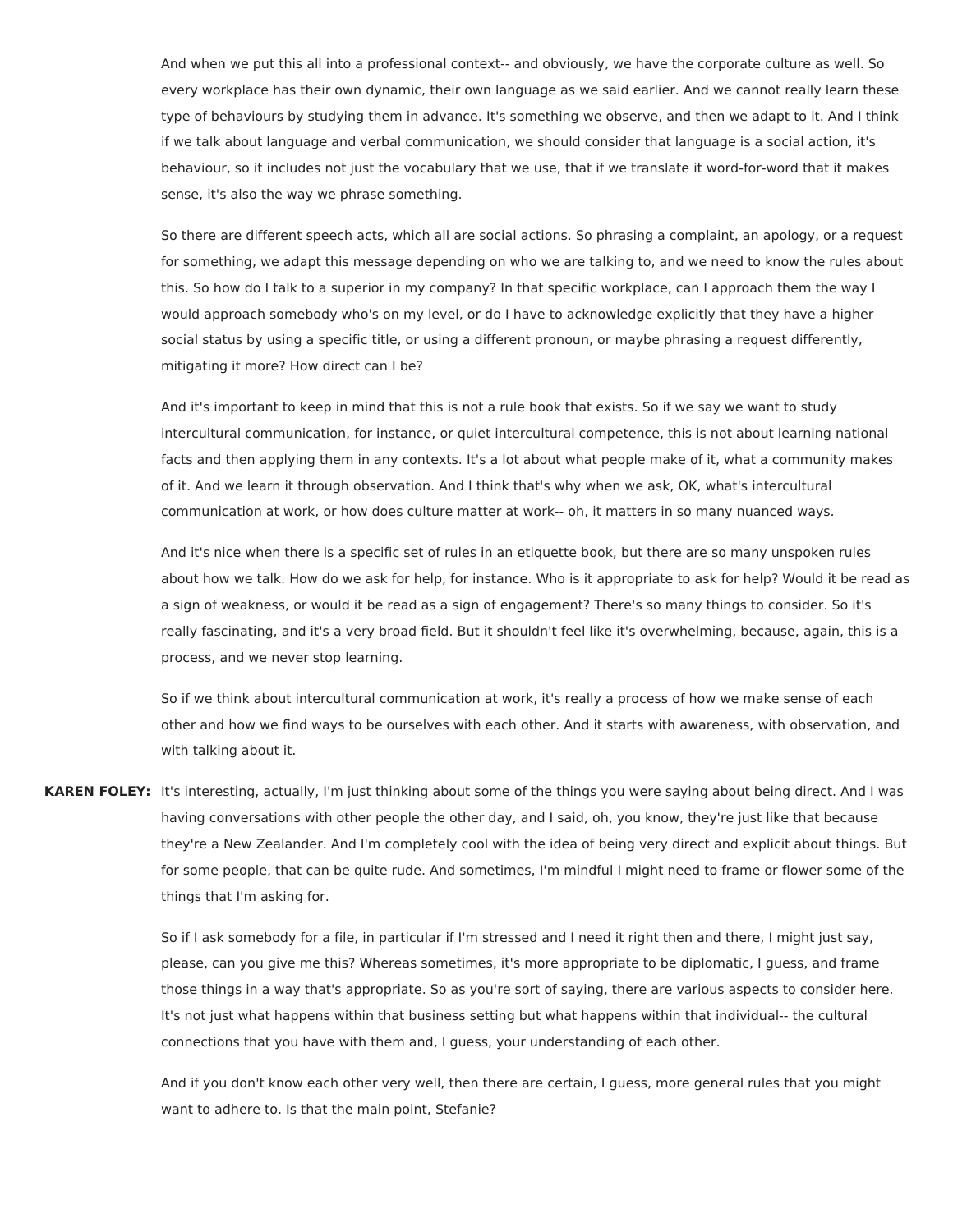**STEFANIE SCHNEIDER:** Yes. So it's probably a mix of all of that. So what you just said with directness-- in intercultural communication, in research, there's often this idea of that there's different types of societies, in terms of how the individual sees themselves. So if group harmony is placed higher in terms of priorities of how people talk to each other, then you do much more relational work when you talk to each other.

So you wouldn't, even if you're in a rush, phrase something highly directly, but you would acknowledge that the other person might have different commitments and so on. So that's definitely something where culture comes into play that might not necessarily be an individual factor. And in other cultures, directness is absolutely fine because the task at hand is the priority, and not so much the relational work.

So there are definitely cultural differences here. But if we, again, consider everybody who's watching or listening and participating in the chat when they said how many languages they speak, how do these ideas that people from different nationalities are different, how does that apply to them? Aren't they between cultures because they have experience in living in different places and they have worked for multiple companies, maybe, so they're used to different things? So we cannot really clearly categorise everybody according to where they were born, maybe, or what language they were raised with.

So there's definitely a factor of, if you want to achieve intercultural competence-- meaning if you want to communicate more efficiently, maybe, or with more empathy-- you need to change your frame of reference, which means that you have to be aware of what you're doing and you have to be able to be open-minded and observant of what other people are doing. So that definitely-- in interpersonal communication-- so when two individuals talk to each other-- it's key to have a willingness and an openness in seeing how the other person approaches something without judging them.

So moving away from this idea of what I do is normal and if other people do something differently, that's either inferior or just different and absurd. No, there's no normal. There's different approaches. And it's an openmindedness that is key to making sense of those. So what you said is definitely right. There's no rulebook. It's all about reading each other and being willing to do so.

**KAREN FOLEY:** And of course, very small things could go a long way. HJ, I'll come to you in just a second. But Sally's been talking in the chat about how she's had conversations with people in France and Spain, trying to exchange information and mixing in random words and using other things like maps, et cetera, just to try and get a sense of things. I've done things like that.

> But again, some of those aspects and some of those offering to try to contribute, perhaps even when our confidence may not warrant it, can actually go a long way, in terms of being able to communicate with other people. Tell us some of the other things going on at home, HJ.

**HJ:** So one thing we're talking about is how different things come across in different languages. So going on from what Sally said-- she was speaking to having dinner with someone from France, and saying they were very proud of their English accent, as they thought it was perfect. However, they didn't realise that their perfect accent was actually a very posh English accent and aligned them with a certain set of people in the UK. And it's really interesting how we come up with interpretations for people as well based on their accents, especially in English.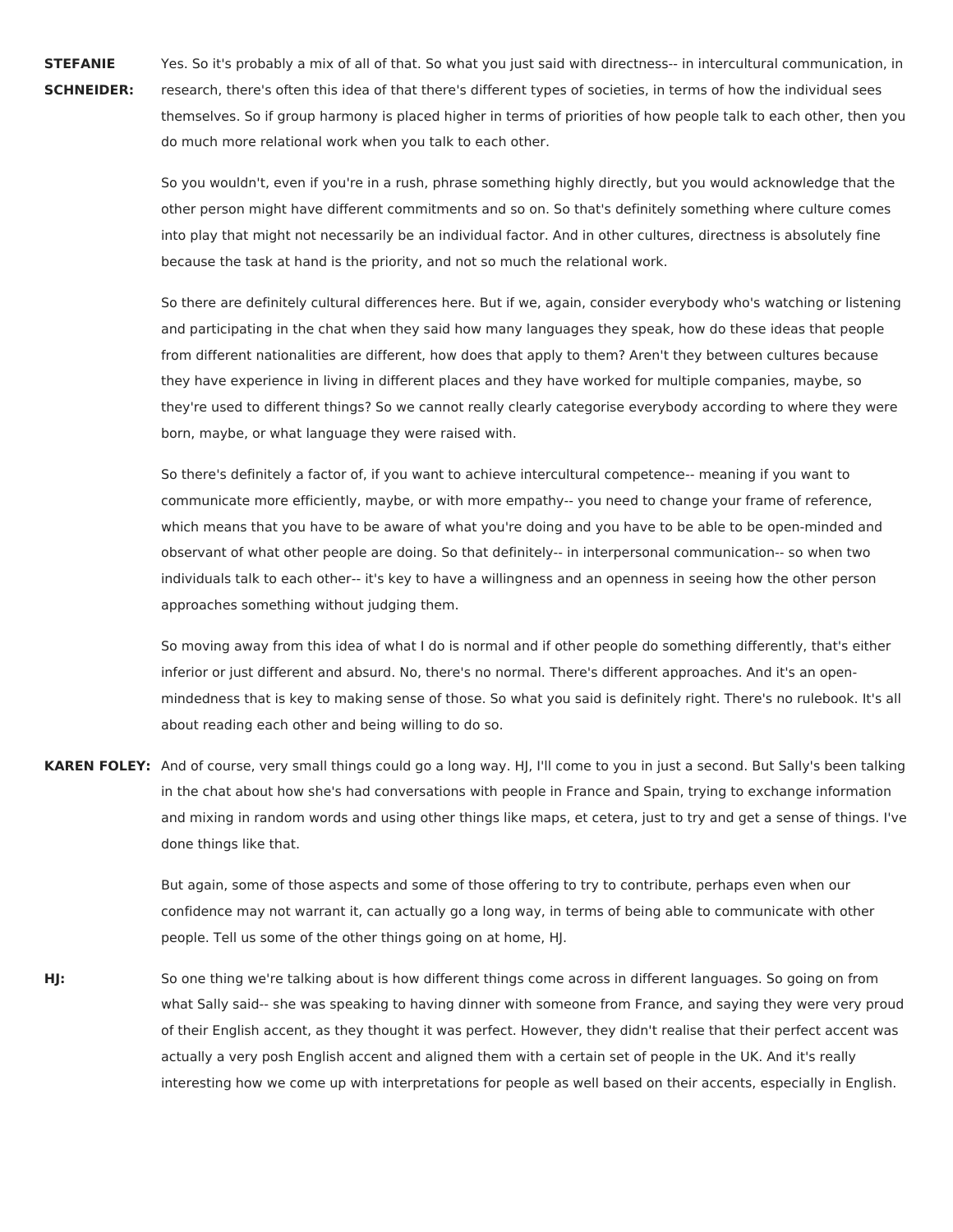I know when a lot of companies look through it for customer service, they like to have a lot of their call centres in Wales because apparently it's a nice, warm, and friendly accent. It's what people want to hear. And they try and avoid Newcastle for any new contact centre. So that's a bit of how we think about different accents and what we put onto them.

And Doina said the idea of politeness and keeping face is very important in German, and every exchange has an exaggerated politeness to it. And Karina was saying-- who's helping us in the chat-- said with my friends from Sparta, we often exaggerate our local accent, not to mock it but to highlight or accentuate our shared background, which I think is absolutely lovely.

- **KAREN FOLEY:** Oh, that's [INAUDIBLE]. And I love Ronald's story, as well, about learning Arabic with a Welsh accent as well. So yes, that Welsh accent goes a long way. Michael, I wonder if we might come to you for a second, because we're talking now about the ways in which we use language. And your key area is entrepreneurship, and I'm just thinking about things like *Dragons' Den*, for example-- I mean, other programmes are available-- but the way in which we often use language to pitch particular ideas, to make people do things in a business sense is often very well considered, rather like the gestures and handshakes you were talking about beforehand. So something that we can train to do, something that we might consider, but also things that do have a very high value in that context.
- **MICHAEL NGOASONG:** Yes. And that's very important. One of the things we see within a business context is how to make sure that communication is all underpinned in the mission or the value of the organisation, and even helping staff to be briefed whenever they are going out to communicate anything. So, for example, for entrepreneurs, when they are going to pitch, it might be that they are targeting a specific investor in the audience that is interested in businesses that have a social orientation, even though they're commercially driven, and so they prepare their pitch to really make sure that they communicate the social impact that their business is going to have as a priority, in the sense of impact first, finance second.

And then there might be other sorts of venture competitions, where the investors are more interested in highgrowth businesses that can multiply in the shortest space of time. And so you channel your communication to focus on the market, the pricing, the profits, the profitability, and the scalability of the business. The other thing I think that has been mentioned earlier about from that cultural perspective is the point about the stereotypes.

So sometimes you can make these judgments about what your organisation stands for, and therefore what they're communicating, and thinking that you have done your homework to understand what the national culture, as Stefanie was saying, says about the particular culture without being aware of some of the stereotypes within those contexts which can lead to misinterpretation of the national facts in that country. And we also see this, then, in businesses, in the sense of we often hear when new staff are recruited, you want to integrate them into the culture of the business. But you also want to be aware of-- there was a business woman that was explaining to us how they recruited a group of staff from India and Ethiopia.

And they did a lot of work to help them understand the culture in the UK but also to adapt to the cultures they have brought in from their own country. But most of the time, when they tried to speak to them, it was causing a bit more problems because they were less interested in their culture. They were much more interested in integrating into the UK culture and really proving their worth, in terms of how they want to progress their career.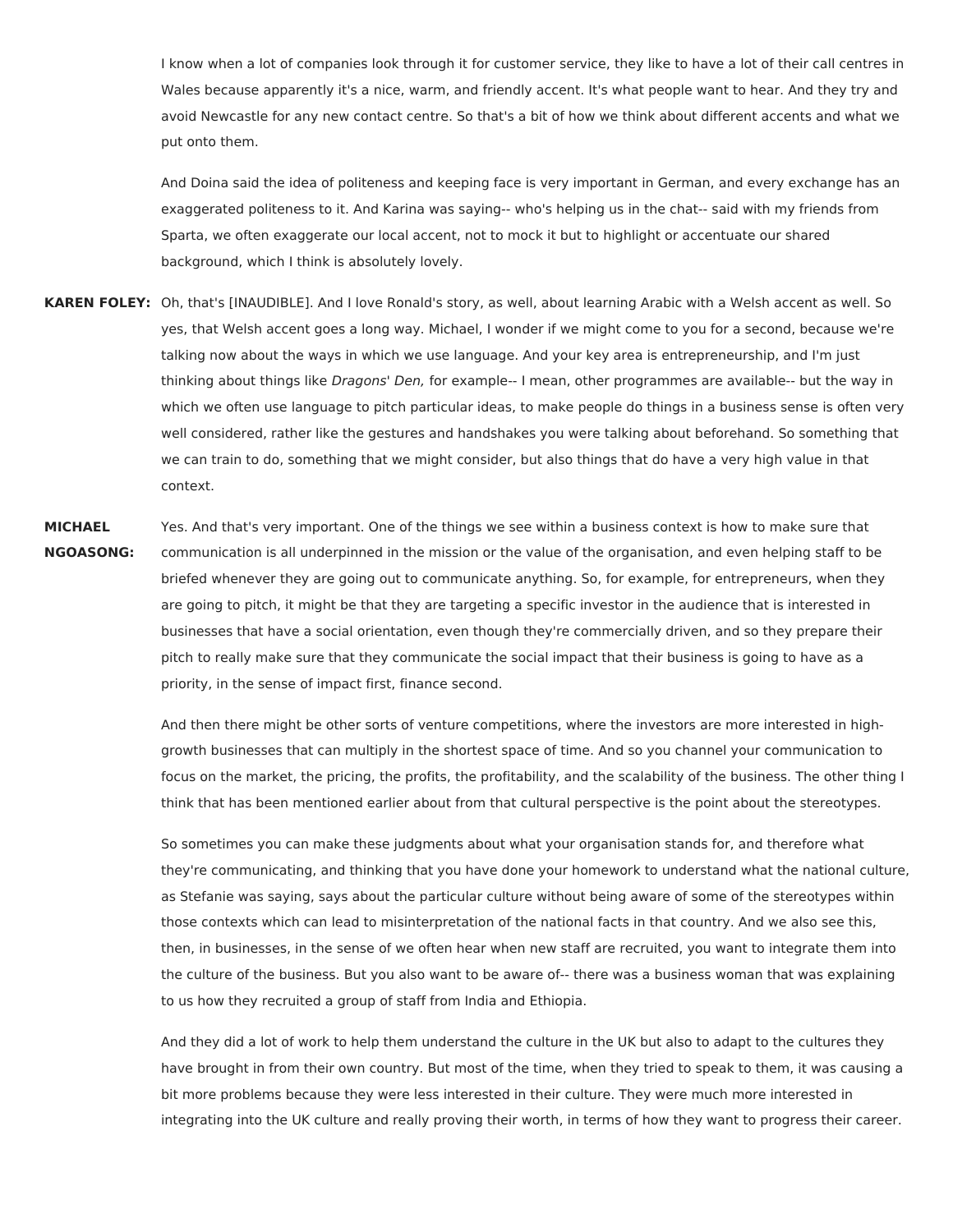So there's always that point about what sort of space is created for people to get to know each other, understand what we all stand for, what our aspirations are, what we are interested in. And sometimes, that can be an important nonformal training that can really help everyone to get a sense of what sort of culture of communication is emerging and can drive the activities of the business.

**KAREN FOLEY:** Mm-hmm. Miriam's talking in the chat about picking up some of these various aspects. And I wonder if, Kerry, we might come to you now to think about some of the ways in which we deal with things differently. Because rather like Michael's saying, different things have different contexts. I'm just very mindful that, I guess, in a health and social care setting, the value that we have around certain things, like Miriam's talking about how much more prolific talk about mental health is in the UK than perhaps other countries right now.

> But these notions of diagnoses, of words, of values, of stereotypes, all of these things, I guess, need to be treated quite sensitively within a very different setting. I wonder if you've got any thoughts on how language might be used within those spaces.

**KERRY JONES:** Yeah, that's a really interesting point when you're talking about diagnoses and things like that. I mean, what is acceptable in one particular arena or culture is different. So, for example, it might be OK to receive a diagnosis of dementia, for example, because there's some planning and you know there's been some symptoms behind it, and so you're thinking, OK, I know what's going on now, so this is how it's kind of panned out. And for other people, that's just not acceptable because the stigma associated with it.

> So there is a great deal of sensitivity around it. And how we negotiate that as health and social care workers is also bound up culturally about what is acceptable. Say, for example, in this country, that we reveal a diagnosis, compared to other countries, where it's actually a no-no. Even if somebody is within a hospice-- see, I'm thinking of words here, sort of language. It's withholding about what is actually going on for somebody.

> So it depends on preferences and what's acceptable. So there's a great deal of sensitivity that's needed around it in a way that that is communicated. So say, for example, if somebody is struggling with their memory a bit, and somebody to say that the amount times of it's said, well, that's just old age. You know, it's fine, it's old age. And actually, that can have consequences. Because if you don't remember certain things, whether it's a certain time of day, when to eat, where to be, then how you're treated and dealt with, it really has a huge significance.

> So sometimes it's better for that individual to know, so you can plan and have that level of caring and look to the future, even though that's really hard to imagine, what the future self can look like-- I mean, not many of us want to really do that. So yeah. It's a lot of sensitivity around it and working with individual, that family, and getting to know them about what was OK.

**KAREN FOLEY:** No, really, really important. Thank you for that, Kerry. The final thing I wanted to talk about, which I think might be very relevant to many people here today as OU students, is that, while there are these various nonverbal and verbal ways in which we communicate, written communication, particularly in an academic context, has a very high value.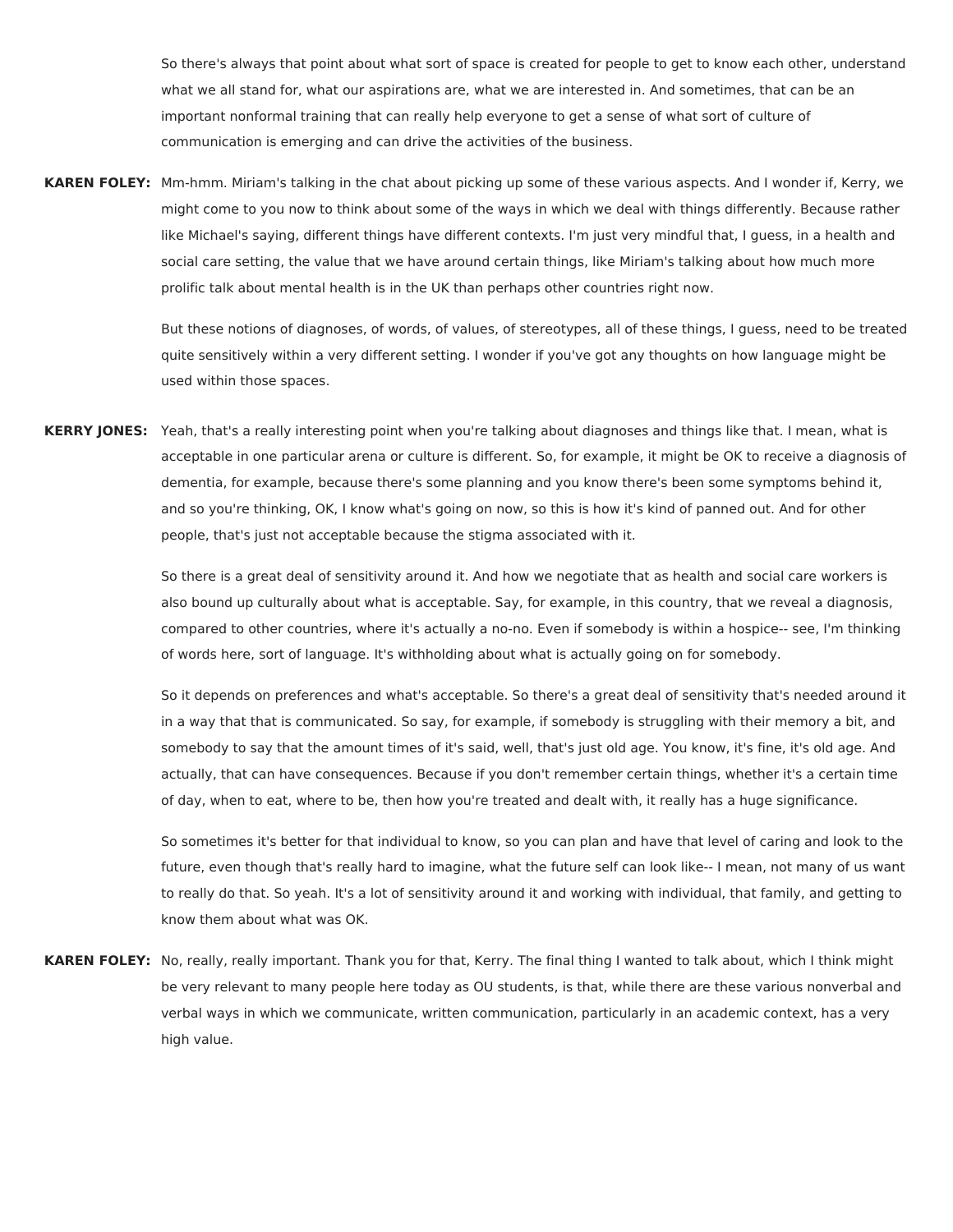And this is something that I think-- we were talking about confidence a little bit earlier-- this can really be coupled with confidence, when people, for a variety of reasons, may not feel very confident in their ability to communicate in that academic sense. So I wonder if we might think about, then, written communication. And Michael, this is a very important area, both in terms of how students might communicate. So be that an email to their tutor, or be that in an assignment, or essay, or report, et cetera-- the words that we use will be well considered and have different values associated with them.

But in enterprise, there are two different perspectives that we use that written communication for.

**MICHAEL NGOASONG:** Yes. In enterprise, we distinguish enterprise in the sense of individuals in an organisation being enterprising or individuals as students being enterprising and creative in the way they write. And from an organisational perspective, whether that organisation is a formal limited company or just a charity social enterprise. So if we just take an individual in the sense of communication and assessment for students, what we see is, you have some students whose creative approach to writing is to start with some interesting story before going to talk about the assessment task that they are trying to answer.

> And then sometimes, we, as academics or tutors, say to them that you get lost along the way, because the reader or the marker is struggling to see the answers. And then you have some students who are much more direct. They give you the answer to the question, and then they substantiate with evidence. And so, in order to really encourage that enterprising aspect, you are saying to those students who want to develop that approach to writing to always remember that-- ask yourself, have I answered the question in this paragraph or in this 1,000 words, and where can I point to that answer?

And for those who are much more direct, to just start with the answer, just to ask themselves how far they have diagnosed and elaborated on the evidence that they are using to support that answer. And then, with respect to the other aspect that is for all students, is the clarity then, the clarity of communication. And sometimes, some of the words we've been using here have come, in the sense of some cultures like to use some big words.

I was reading a piece of writing from one of my PhD students where they were setting an objective to say-- the objective is to delineate and demarcate the unique combinations. And I was just joking to say what does delineate means. So when we look at the dictionary, it was identifying about three or four different definitions. But straight away, it occurred to her that maybe if she had thought a little bit, she could have been clear which of these definitions that word might feed, and therefore, that was not the appropriate word to use.

So I suppose what I'm saying, in the sense of enterprising then, is how enterprising and creative you want to be in what you are communicating, whether it's in an assessment context or in a work context. But doing so in a way that responds to what the end user wants to hear from you and is as clear as possible in the way it is written. And do a bit of homework to convince yourself that the sort of words you are using is channelling the message you are interested in.

**KAREN FOLEY:** And for those of you interested, we do a lot of workshops at Student Hub Live. You can take a look at the website and log on to those. We do things on effective communication, and also on essay writing. So if you're interested in thinking about how the language you use, as Michael says, can be used to clarify and structure particular ways of allowing your reader to understand your narrative, then do check out those workshops and book your place on them. So Michael's point, really, was about, I guess, how we use particular words to encourage people to do or think or understand certain things.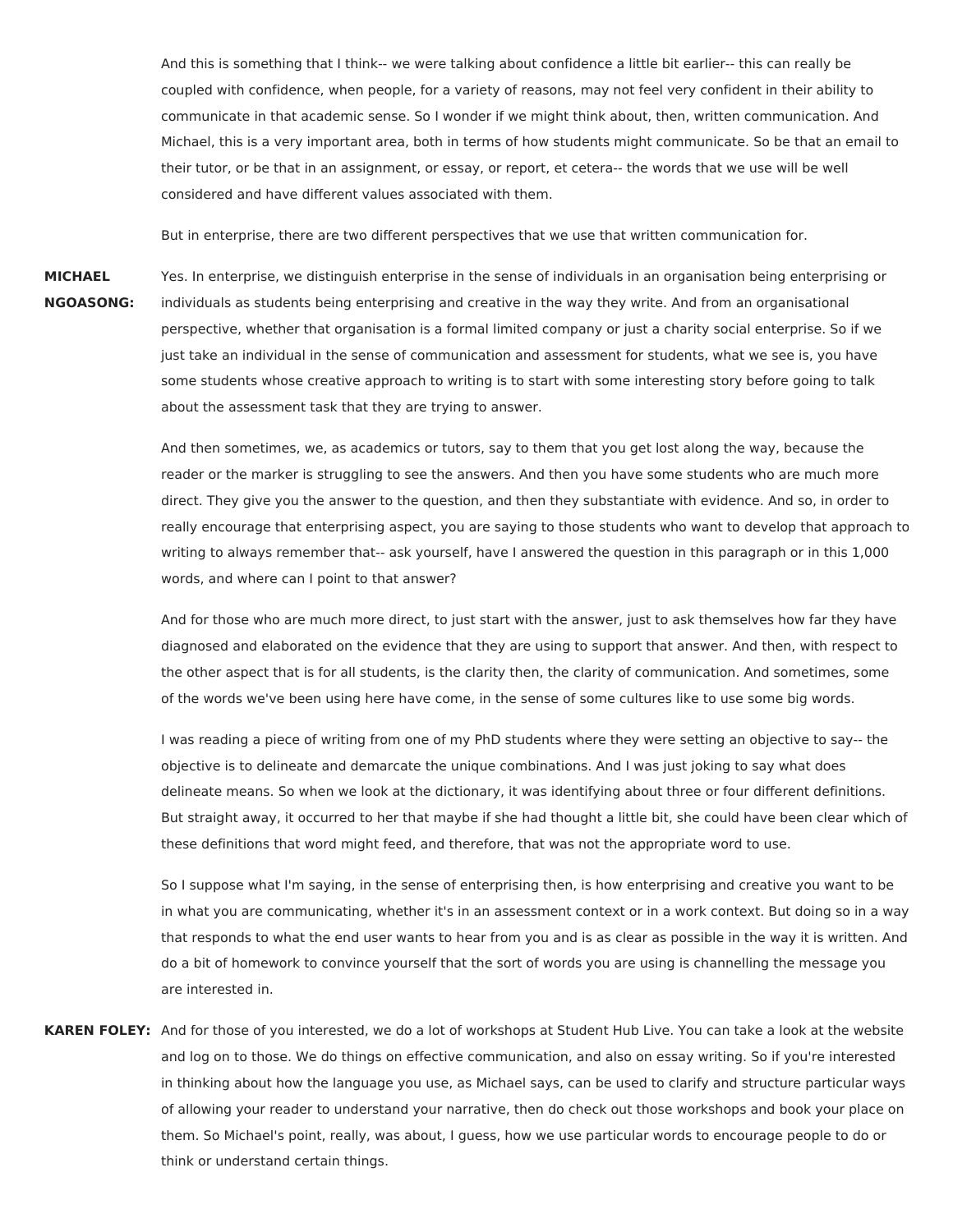And just thinking about this a little bit more broadly-- and I guess returning back to the pandemic, which we started this discussion with-- Stefanie, I wonder if we might ask your thoughts on how people can use language to evoke different reactions. For example, encourage people to respond to a crisis in particular ways, either by getting them to action or by alleviating any anxieties that might be there. Words can be very, very powerful, as MirJam initially introduced with the Stay Alert image.

## **STEFANIE SCHNEIDER:** Yeah. So when it comes to crisis communication, I think that's a big field in business communication, because there's so many different ways of if something goes wrong to build trust back. And we spoke earlier about how most of the communication-- or I think Karina mentioned that in the chat how 70% of communication can be nonverbal.

That might certainly be true for interpersonal communication, that we pay a lot of attention to nonverbal cues that might show us if somebody is trustworthy or honest, which is, to be honest, if we do read the studies, these are usually not really reliable indicators, but we still believe that they are. But when we think about corporate communication, it's an entirely different story, because nonverbal communication is quite absent when we read statements about why something has gone wrong or when we read statements about how something's going to improve.

So I think if you are interested in finding out more about this, there's a lot of fascinating articles written about impression management and how we can read between the lines, read through certain strategies. So there's lots of work done about if we have to explain why a crisis occurred, how external factors are to blame, how it's basically the opposite of what Michael described if we want to have more efficient communication within a company, where we make clear that-- or where we make a message clear.

Often in crisis communication, it's the opposite. So we try to be a bit vague about who's to blame here. We might turn abstract things into actors. Like we would say that 2020 has certainly been a difficult year or has certainly led to issues, and not company decisions, for instance. So there's lots done about impression management on the public stage to create trust between a company, or a government and the people who are voting for the government, or the people or stakeholders who are interested in how the company performs.

So I think, for us, in this context, this might be more interested from the perspective of a consumer. So just paying a bit of attention of is there actually an apology there or not, or is an apology a non-apology, how much attention is paid to the past, and how much is it paid to the future, how concrete are future plans. And-- I don't know-- if we, for instance, read-- now that we think about climate change more in the UK-- I got lots of notifications today about how different leaders, world leaders have committed to different climate change agendas in their countries, but then you also see that all of them-- almost-- have arrived in private jets.

So what does that communicate? So there's a single message obviously that we pay attention to in crisis communication, but there's so much more going on, and there's so much work that we can do to read between the lines to interpret actions, and also to really see how committed people are when they publish these messages and what they attribute change and problems to.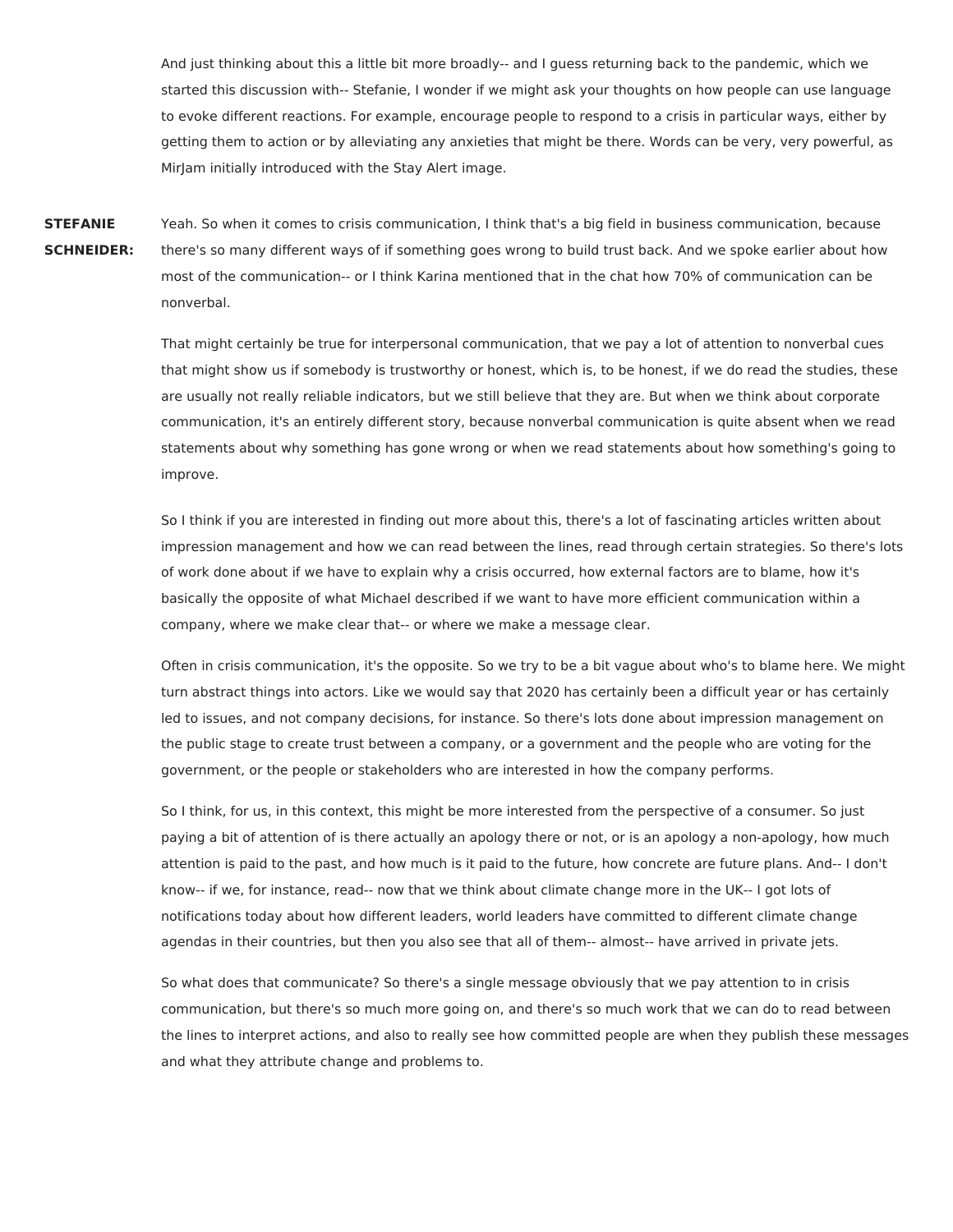**KAREN FOLEY:** And so much of it, I think, is about-- the point you're making here is about congruence, about not just saying things but actually delivering those. Tessie makes a really important point about many of these companies branding themselves as diversity and inclusion championships and being tokenistic in terms of how they may have various people employed in those organisations. So, again, it's about really being able to trust, as you say, Stefanie, what companies are actually saying.

> And I think, Kerry, this is very important in a health and social care setting as well, in terms of how organisations pitch themselves and that trust we have with what people say.

**KERRY JONES:** Absolutely. Yeah, I can think of various care organisations that I know of and I've worked for and what they say they do and then what they actually deliver. And that's really, really important to families, to those people who are going to be entering to those organisations. Because when you're working in those sorts of organisations, it's not just about the obligations that you have but also your own personal values about what you think care should be. And it kind of differs across the board.

> So it's a really, really tricky one. But in terms of thinking around diversity and inclusion, in terms of organisations, it's very much about what they say, what they do, and whether they do what they do. So it's a really tricky one. And it's very complex, actually, because what you might want to deliver as somebody in your role as a health worker might be influenced by somebody much further up in the hierarchy who ends up making that final decision. And so your hands could be very much tied. So there's a lot of ethics and morals involved as well in these particular scenarios and situations that need to be borne in mind.

- **KAREN FOLEY:** So it's all very, very complex. MirJam, you outlined some of these issues right at the beginning, in terms of these complexities. So I wonder if I might ask-- we've been listening to all of the things that Michael and Stefanie and Kerry have been talking about, as well as the discussions in the chat today, and I wonder if we might think about trying to draw some of this to a close, in terms of some of the areas that you see in a key and the discussion we've had today.
- **MIRJAM HAUCK:**Yeah. I want to come back to what I said at the very beginning-- is about to make sure how important it is that everybody's voice gets heard and understood. And we have heard about the many, many nuances of what voice actually is, what it means. Language in a traditional sense is only one part of it. But if we wanted to start, just start with language or languages then to make a step in the right direction.

It is important that we do not only acknowledge, or maybe in some cases tolerate-- we shouldn't even be thinking along those lines-- but it is important that we acknowledge everybody's language, that we-- in education, in particular-- take a multilingual, plurilingual approach to learning and teaching. There is a fantastic white paper from UNESCO that has the title "Multilingualism is the Key to an Inclusive Education."

And this is also very much in line with sustainability issues, with the United Nations' sustainability goals, which ultimately are aimed at a more equitable and a very diverse society and world. And that will only happen if we do hear everybody's voice.

**KAREN FOLEY:** Mm-hmm And I think one of the things that I'm very mindful of is part of the discussion we've had today really focuses on the extent to which language, culture, communication are also fundamental in terms of our identities, how we act our identities-- be they real or who we would like to be-- how we connect with other people, and, I guess, how fundamental these are to our ways of being.